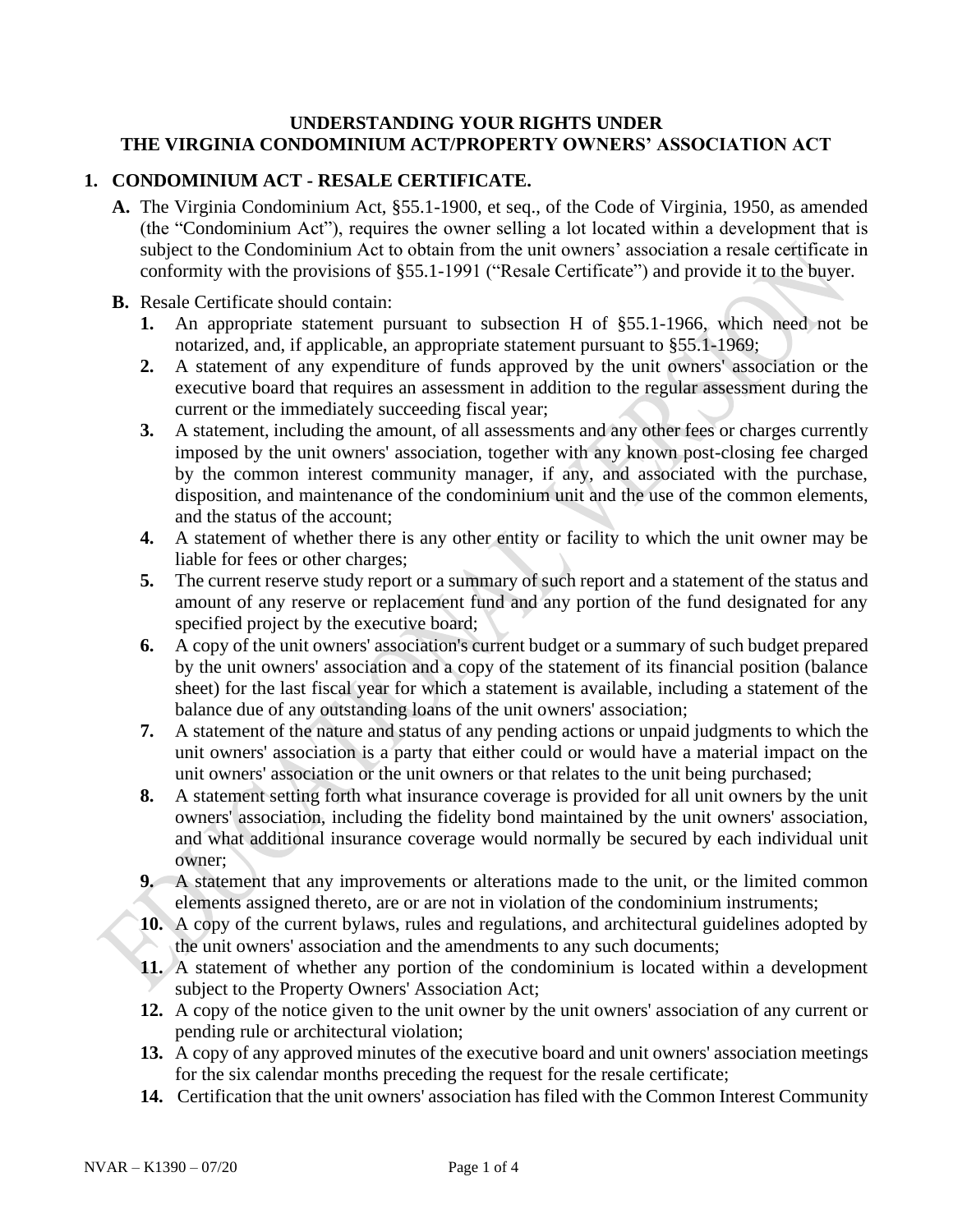Board ("CICB") the annual report required by §55.1-1980, the filing number assigned by the CICB, and the expiration date of such filing;

- **15.** A statement of any limitation on the number of persons who may occupy a unit as a dwelling;
- **16.** A statement setting forth any restrictions, limitation, or prohibition on the right of a unit owner to display the flag of the United States, including reasonable restrictions as to the size, time, place, and manner of placement or display of such flag;
- **17.** A statement setting forth any restriction, limitation, or prohibition on the right of a unit owner to install or use solar energy collection devices on the unit owner's property;
- **18.** A statement indicating any known project approvals currently in effect issued by secondary mortgage market agencies; and
- **19.** A copy of the fully completed form developed by the CICB pursuant to §54.1-2350.

# **2. PROPERTY OWNERS' ASSOCIATION ACT - DISCLOSURE PACKET.**

- **A.** The Virginia Property Owners' Association Act, §55.1-1800, et seq., of the Code of Virginia, 1950, as amended (the "POA Act"), requires Seller selling a lot located within a development that is subject to the POA Act to obtain from the unit owners' association a Disclosure Packet in conformity with the provisions of §55.1-1809 ("Disclosure Packet") and provide it to Buyer.
- **B.** Disclosure Packet should contain:
	- **1.** The name of the association and, if incorporated, the state in which the association is incorporated and the name and address of its registered agent in Virginia;
	- **2.** A statement of any expenditure of funds approved by the association or the board of directors that shall require an assessment in addition to the regular assessment during the current year or the immediately succeeding fiscal year;
	- **3.** A statement, including the amount of all assessments and any other mandatory fees or charges currently imposed by the association, together with any post-closing fee charged by the common interest community manager, if any, and associated with the purchase, disposition, and maintenance of the lot and to the right of use of common areas, and the status of the account;
	- **4.** A statement of whether there is any other entity or facility to which the lot owner may be liable for fees or other charges;
	- **5.** The current reserve study report or summary thereof, a statement of the status and amount of any reserve or replacement fund, and any portion of the fund allocated by the board of directors for a specified project;
	- **6.** A copy of the association's current budget or a summary thereof prepared by the association, and a copy of its statement of income and expenses or statement of its financial position (balance sheet) for the last fiscal year for which such statement is available, including a statement of the balance due of any outstanding loans of the association;
	- **7.** A statement of the nature and status of any pending suit or unpaid judgment to which the association is a party and that either could or would have a material impact on the association or its members or that relates to the lot being purchased;
	- **8.** A statement setting forth what insurance coverage is provided for all lot owners by the association, including the fidelity bond maintained by the association, and what additional insurance would normally be secured by each individual lot owner;
	- **9.** A statement that any improvement or alteration made to the lot, or uses made of the lot or common area assigned thereto are or are not in violation of the declaration, bylaws, rules and regulations, architectural guidelines and articles of incorporation, if any, of the association;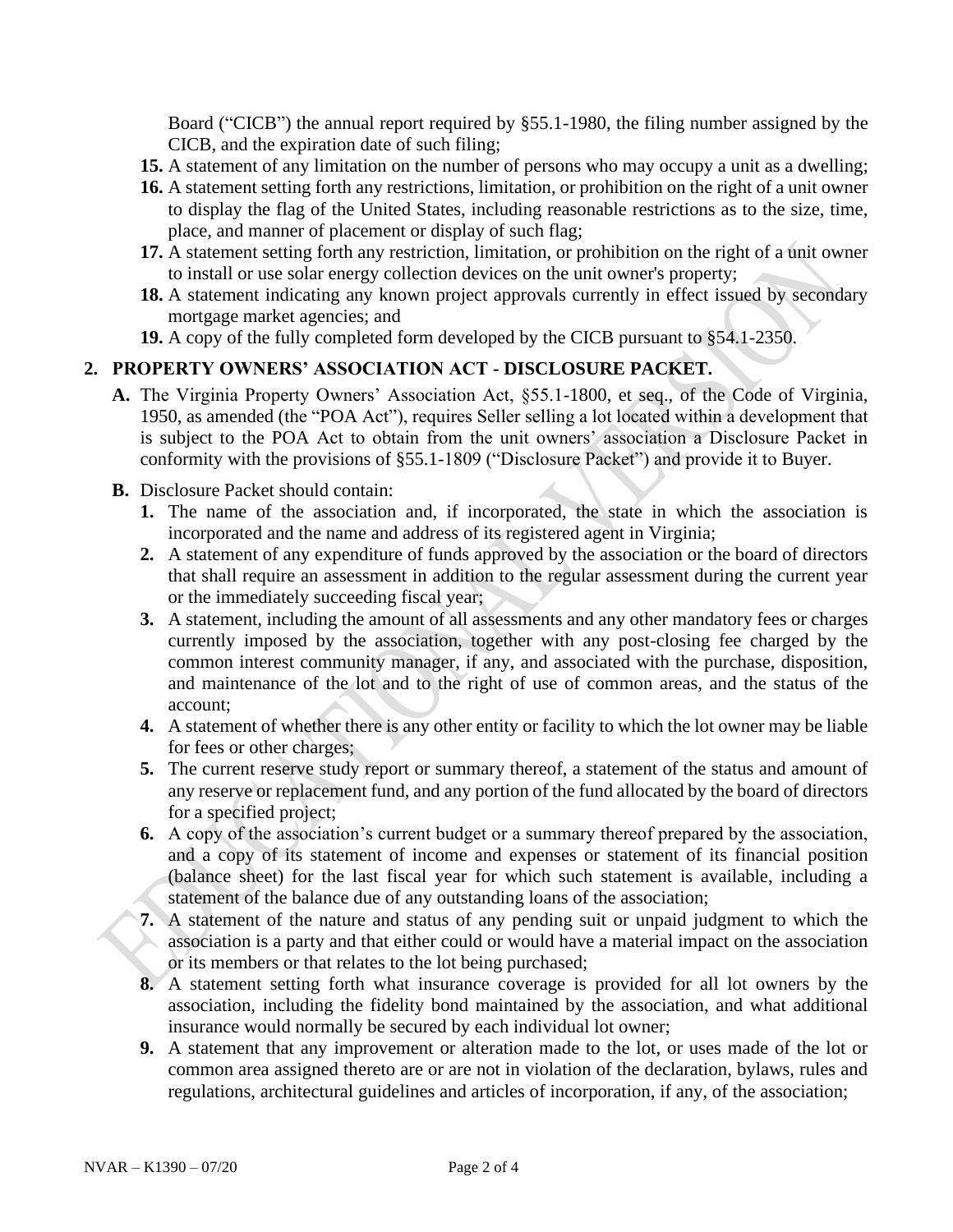- **10.** A statement setting forth any restriction, limitation, or prohibition on the right of a lot owner to place a sign on the owner's lot advertising the lot for sale;
- **11.** A statement setting forth any restriction, limitation, or prohibition on the right of a lot owner to display any flag on the owner's lot, including but not limited to reasonable restrictions as to the size, place, and manner of placement or display of such flag and the installation of any flagpole or similar structure necessary to display such flag;
- **12.** A statement setting forth any restrictions as to the size, place, duration, or manner of placement or display of political signs by a lot owner on his lot in accordance with §55.1-1820.1.
- **13.** A statement setting forth any restriction, limitation, or prohibition on the right of a unit owner to install or use solar energy collection devices on the unit owner's property;
- **14.** A copy of the current declaration, the association's articles of incorporation and bylaws, and any rules and regulations or architectural guidelines adopted by the association;
- **15.** A copy of any approved minutes of the board of directors and association meetings for the six calendar months preceding the request for the disclosure packet;
- **16.** A copy of the notice given to the lot owner by the association of any current or pending rule or architectural violation;
- **17.** A copy of the fully completed one-page cover sheet developed by the CICB pursuant to §54.1- 2350;
- **18.** Certification that the association has filed with the CICB the annual report required by §55.1- 1835, which certification shall indicate the filing number assigned by the CICB, and the expiration date of such filing; and
- **19.** A statement indicating any known project approvals currently in effect issued by secondary mortgage market agencies.

# **3. BUYER'S RIGHT OF CANCELLATION**.

- **A.** The information contained in Resale Certificate/Disclosure Packet shall be current as of a date specified therein. Buyer may request an update of such Resale Certificate/Disclosure Packet or financial update. However, the request or receipt of an updated Resale Certificate/Disclosure Packet will not extend Buyer's right of cancellation provided for under the Condominium Act/ POA Act. Buyer's right of cancellation begins upon Seller delivery to Buyer of Resale Certificate, including a Resale Certificate/Disclosure Packet that is not in conformity with the provisions of the Condominium Act/POA Act, or Seller delivery to Buyer of notice that Resale Certificate will not be available. The parties may extend Buyer's right of cancellation to the extent permitted by the Condominium Act/POA Act by ratifying *Extension of Review Period For Condominium Resale Certificate/ Property Owners' Association Disclosure Packet Addendum* or other comparable addendum. Any rights of Buyer to cancel the contract are waived conclusively if not exercised within the right of cancellation period or prior to Settlement. The failure to receive Resale Certificate/Disclosure Packet shall not excuse any failure to comply with the provisions of the declaration, articles of incorporation, bylaws, or rules or regulations.
- **B.** Resale Certificate/Disclosure Packet shall be deemed not to be available if: (i) a current annual report has not been filed by the unit/property owners' association with either the State Corporation Commission or the CICB as required by applicable law; (ii) Seller has made a written request to the unit/property owners' association that Resale Certificate/Disclosure Packet be provided and no such certificate/packet has been received within 14 days; or (iii) written notice has been provided by the unit/property owners' association that Resale Certificate/Disclosure Packet is not available.